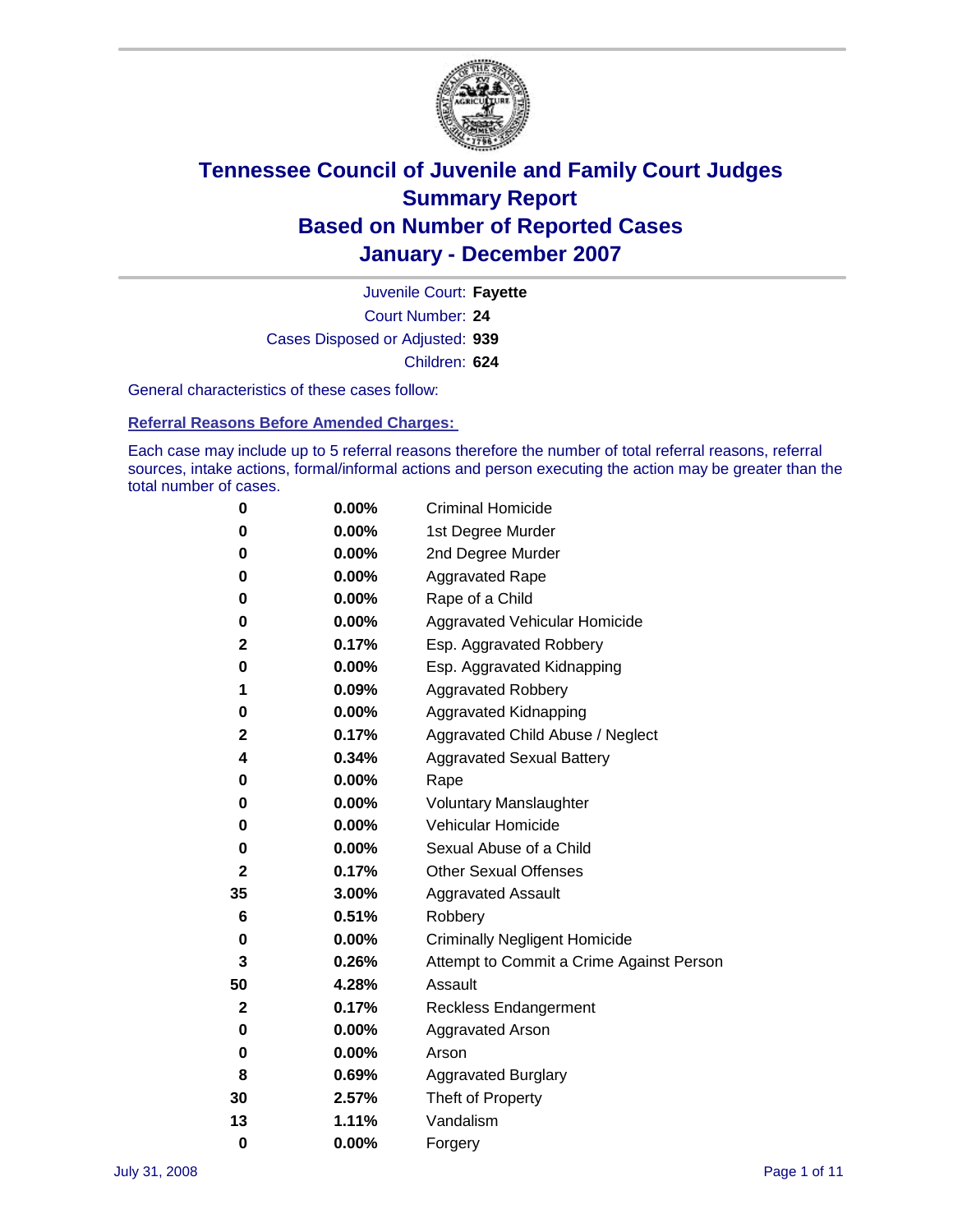

Court Number: **24** Juvenile Court: **Fayette** Cases Disposed or Adjusted: **939** Children: **624**

#### **Referral Reasons Before Amended Charges:**

Each case may include up to 5 referral reasons therefore the number of total referral reasons, referral sources, intake actions, formal/informal actions and person executing the action may be greater than the total number of cases.

| 0           | 0.00% | <b>Worthless Checks</b>                                     |
|-------------|-------|-------------------------------------------------------------|
| 3           | 0.26% | Illegal Possession / Fraudulent Use of Credit / Debit Cards |
| 10          | 0.86% | <b>Burglary</b>                                             |
| 5           | 0.43% | Unauthorized Use of a Vehicle                               |
| 0           | 0.00% | <b>Cruelty to Animals</b>                                   |
| 1           | 0.09% | Sale of Controlled Substances                               |
| 27          | 2.31% | <b>Other Drug Offenses</b>                                  |
| 47          | 4.03% | <b>Possession of Controlled Substances</b>                  |
| $\pmb{0}$   | 0.00% | <b>Criminal Attempt</b>                                     |
| 3           | 0.26% | Carrying Weapons on School Property                         |
| 5           | 0.43% | Unlawful Carrying / Possession of a Weapon                  |
| 0           | 0.00% | <b>Evading Arrest</b>                                       |
| 0           | 0.00% | Escape                                                      |
| 7           | 0.60% | Driving Under Influence (DUI)                               |
| 28          | 2.40% | Possession / Consumption of Alcohol                         |
| $\mathbf 2$ | 0.17% | Resisting Stop, Frisk, Halt, Arrest or Search               |
| 1           | 0.09% | <b>Aggravated Criminal Trespass</b>                         |
| 12          | 1.03% | Harassment                                                  |
| 0           | 0.00% | Failure to Appear                                           |
| 0           | 0.00% | Filing a False Police Report                                |
| 1           | 0.09% | Criminal Impersonation                                      |
| 9           | 0.77% | <b>Disorderly Conduct</b>                                   |
| 3           | 0.26% | <b>Criminal Trespass</b>                                    |
| 5           | 0.43% | <b>Public Intoxication</b>                                  |
| $\bf{0}$    | 0.00% | Gambling                                                    |
| 78          | 6.68% | Traffic                                                     |
| 0           | 0.00% | <b>Local Ordinances</b>                                     |
| 2           | 0.17% | Violation of Wildlife Regulations                           |
| 4           | 0.34% | Contempt of Court                                           |
| 10          | 0.86% | Violation of Probation                                      |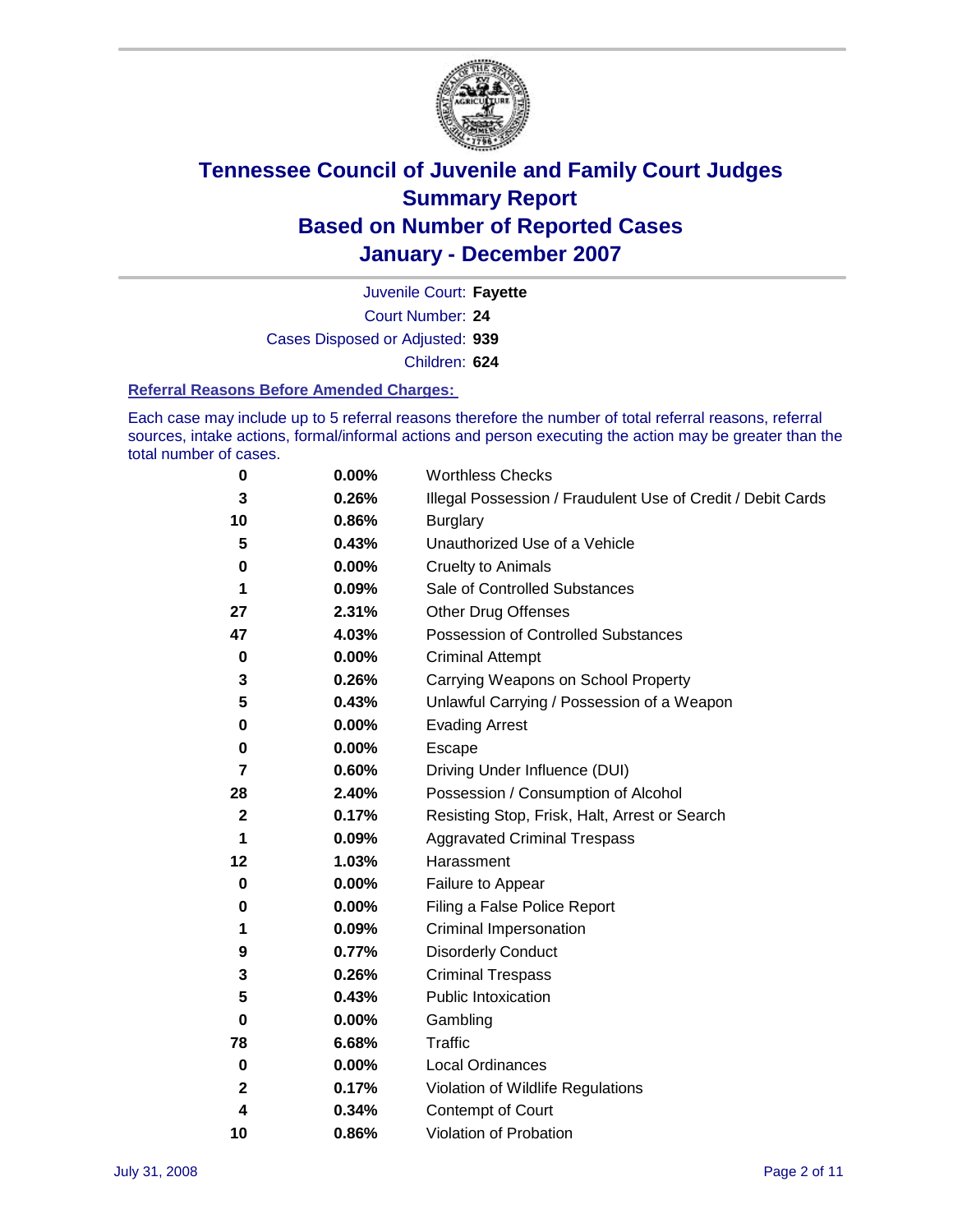

Court Number: **24** Juvenile Court: **Fayette** Cases Disposed or Adjusted: **939** Children: **624**

#### **Referral Reasons Before Amended Charges:**

Each case may include up to 5 referral reasons therefore the number of total referral reasons, referral sources, intake actions, formal/informal actions and person executing the action may be greater than the total number of cases.

| 1              | 0.09%    | Violation of Aftercare                 |
|----------------|----------|----------------------------------------|
| 70             | 6.00%    | <b>Unruly Behavior</b>                 |
| 66             | 5.66%    | Truancy                                |
| $\overline{2}$ | 0.17%    | In-State Runaway                       |
| 1              | 0.09%    | Out-of-State Runaway                   |
| 21             | 1.80%    | Possession of Tobacco Products         |
| 0              | 0.00%    | Violation of a Valid Court Order       |
| 15             | 1.29%    | <b>Violation of Curfew</b>             |
| 0              | $0.00\%$ | Sexually Abused Child                  |
| 0              | $0.00\%$ | <b>Physically Abused Child</b>         |
| 26             | 2.23%    | Dependency / Neglect                   |
| 5              | 0.43%    | <b>Termination of Parental Rights</b>  |
| 0              | $0.00\%$ | <b>Violation of Pretrial Diversion</b> |
| 0              | 0.00%    | Violation of Informal Adjustment       |
| 21             | 1.80%    | <b>Judicial Review</b>                 |
| 1              | 0.09%    | <b>Administrative Review</b>           |
| $\mathbf 2$    | 0.17%    | <b>Foster Care Review</b>              |
| 153            | 13.11%   | Custody                                |
| 13             | 1.11%    | Visitation                             |
| 43             | 3.68%    | Paternity / Legitimation               |
| 281            | 24.08%   | <b>Child Support</b>                   |
| 18             | 1.54%    | <b>Request for Medical Treatment</b>   |
| 0              | 0.00%    | <b>Consent to Marry</b>                |
| $\overline{7}$ | 0.60%    | Other                                  |
| 1,167          | 100.00%  | <b>Total Referrals</b>                 |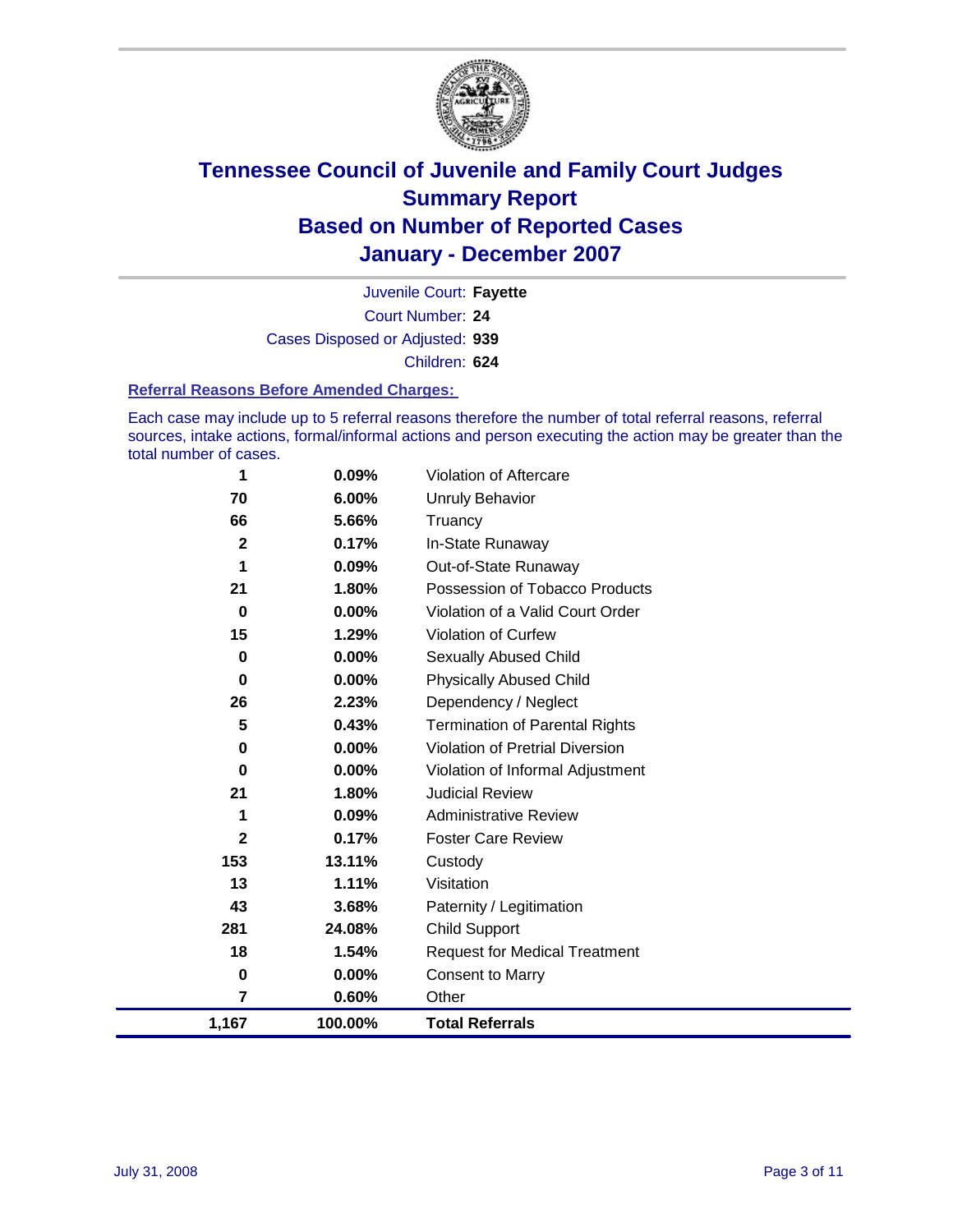

|                            | Juvenile Court: Fayette         |                                   |  |  |  |
|----------------------------|---------------------------------|-----------------------------------|--|--|--|
|                            | Court Number: 24                |                                   |  |  |  |
|                            | Cases Disposed or Adjusted: 939 |                                   |  |  |  |
|                            |                                 | Children: 624                     |  |  |  |
| <b>Referral Sources: 1</b> |                                 |                                   |  |  |  |
| 451                        | 38.65%                          | Law Enforcement                   |  |  |  |
| 93                         | 7.97%                           | Parents                           |  |  |  |
| 62                         | 5.31%                           | Relatives                         |  |  |  |
| 0                          | 0.00%                           | Self                              |  |  |  |
| 90                         | 7.71%                           | School                            |  |  |  |
| 17                         | 1.46%                           | <b>CSA</b>                        |  |  |  |
| 80                         | 6.86%                           | <b>DCS</b>                        |  |  |  |
| 333                        | 28.53%                          | <b>Other State Department</b>     |  |  |  |
| 0                          | $0.00\%$                        | <b>District Attorney's Office</b> |  |  |  |
| 17                         | 1.46%                           | <b>Court Staff</b>                |  |  |  |
| 0                          | 0.00%                           | Social Agency                     |  |  |  |
| $\mathbf{2}$               | 0.17%                           | <b>Other Court</b>                |  |  |  |
| 13                         | 1.11%                           | Victim                            |  |  |  |
| 1                          | 0.09%                           | Child & Parent                    |  |  |  |
| 0                          | 0.00%                           | Hospital                          |  |  |  |
| 0                          | 0.00%                           | Unknown                           |  |  |  |

 **0.69%** Other **1,167 100.00% Total Referral Sources**

### **Age of Child at Referral: 2**

| 624 | 100.00% | <b>Total Child Count</b> |  |
|-----|---------|--------------------------|--|
| 0   | 0.00%   | Unknown / Not Reported   |  |
| 1   | 0.16%   | Ages 19 and Over         |  |
| 73  | 11.70%  | Ages 17 through 18       |  |
| 122 | 19.55%  | Ages 15 through 16       |  |
| 81  | 12.98%  | Ages 13 through 14       |  |
| 43  | 6.89%   | Ages 11 through 12       |  |
| 304 | 48.72%  | Ages 10 and Under        |  |
|     |         |                          |  |

<sup>1</sup> If different than number of Referral Reasons (1167), verify accuracy of your court's data.

<sup>2</sup> One child could be counted in multiple categories, verify accuracy of your court's data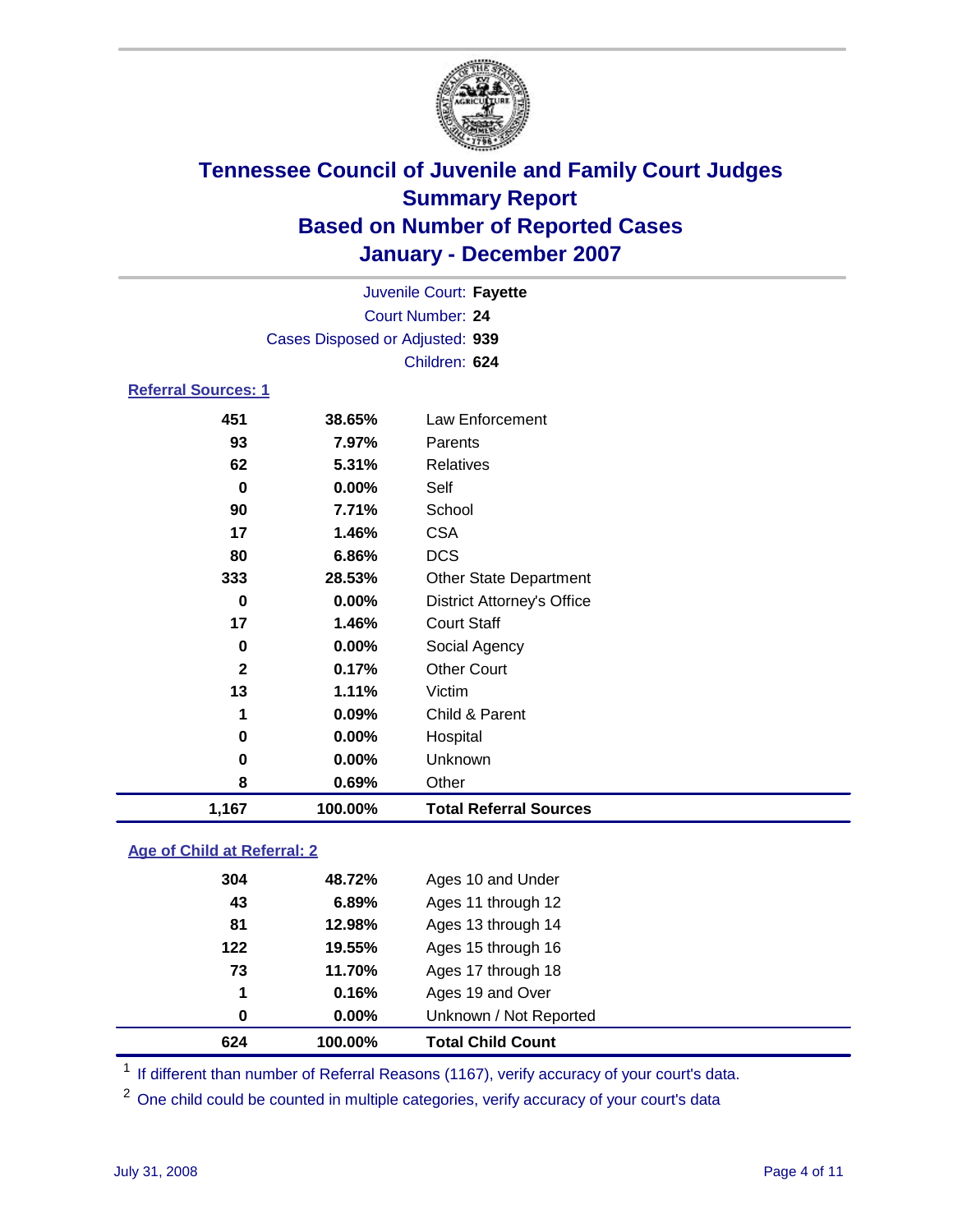

| Juvenile Court: Fayette                 |                                 |                          |  |  |
|-----------------------------------------|---------------------------------|--------------------------|--|--|
| Court Number: 24                        |                                 |                          |  |  |
|                                         | Cases Disposed or Adjusted: 939 |                          |  |  |
|                                         |                                 | Children: 624            |  |  |
| Sex of Child: 1                         |                                 |                          |  |  |
| 331                                     | 53.04%                          | Male                     |  |  |
| 253                                     | 40.54%                          | Female                   |  |  |
| 40                                      | 6.41%                           | Unknown                  |  |  |
| 624                                     | 100.00%                         | <b>Total Child Count</b> |  |  |
| Race of Child: 1                        |                                 |                          |  |  |
| 216                                     | 34.62%                          | White                    |  |  |
| 234                                     | 37.50%                          | African American         |  |  |
| 14                                      | 2.24%                           | Native American          |  |  |
| 1                                       | 0.16%                           | Asian                    |  |  |
| 6                                       | 0.96%                           | Mixed                    |  |  |
| 153                                     | 24.52%                          | Unknown                  |  |  |
| 624                                     | 100.00%                         | <b>Total Child Count</b> |  |  |
| <b>Hispanic Origin: 1</b>               |                                 |                          |  |  |
| 18                                      | 2.88%                           | Yes                      |  |  |
| 434                                     | 69.55%                          | <b>No</b>                |  |  |
| 172                                     | 27.56%                          | Unknown                  |  |  |
| 624                                     | 100.00%                         | <b>Total Child Count</b> |  |  |
| <b>School Enrollment of Children: 1</b> |                                 |                          |  |  |
| 333                                     | 53.37%                          | Yes                      |  |  |
| 159                                     | 25.48%                          | No                       |  |  |
| 132                                     | 21.15%                          | Unknown                  |  |  |
| 624                                     | 100.00%                         | <b>Total Child Count</b> |  |  |

One child could be counted in multiple categories, verify accuracy of your court's data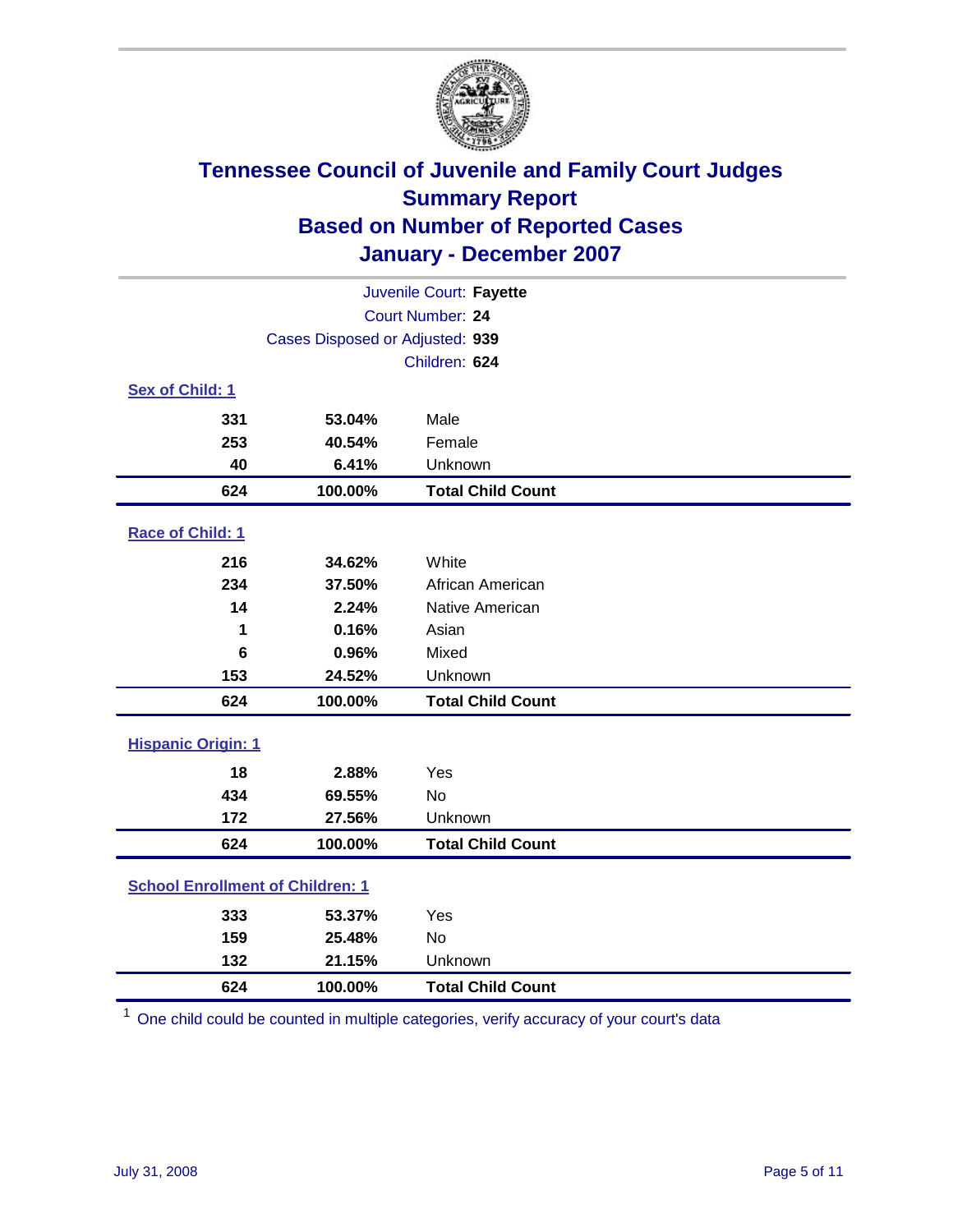

Court Number: **24** Juvenile Court: **Fayette** Cases Disposed or Adjusted: **939** Children: **624**

### **Living Arrangement of Child at Time of Referral: 1**

| 624 | 100.00%  | <b>Total Child Count</b>     |
|-----|----------|------------------------------|
| 7   | 1.12%    | Other                        |
| 56  | 8.97%    | Unknown                      |
| 2   | 0.32%    | Independent                  |
| 7   | 1.12%    | In an Institution            |
| 0   | $0.00\%$ | In a Residential Center      |
| 0   | 0.00%    | In a Group Home              |
| 6   | 0.96%    | With Foster Family           |
| 2   | 0.32%    | With Adoptive Parents        |
| 102 | 16.35%   | <b>With Relatives</b>        |
| 49  | 7.85%    | With Father                  |
| 332 | 53.21%   | With Mother                  |
| 7   | 1.12%    | With Mother and Stepfather   |
| 6   | 0.96%    | With Father and Stepmother   |
| 48  | 7.69%    | With Both Biological Parents |
|     |          |                              |

#### **Type of Detention: 2**

| 939 | 100.00%  | <b>Total Detention Count</b> |  |
|-----|----------|------------------------------|--|
| 28  | 2.98%    | Other                        |  |
| 838 | 89.24%   | Does Not Apply               |  |
| 63  | 6.71%    | <b>Unknown</b>               |  |
| 0   | $0.00\%$ | <b>Psychiatric Hospital</b>  |  |
| 0   | $0.00\%$ | Jail - No Separation         |  |
| 0   | $0.00\%$ | Jail - Partial Separation    |  |
| 0   | $0.00\%$ | Jail - Complete Separation   |  |
| 10  | 1.06%    | Juvenile Detention Facility  |  |
| 0   | $0.00\%$ | Non-Secure Placement         |  |
|     |          |                              |  |

<sup>1</sup> One child could be counted in multiple categories, verify accuracy of your court's data

<sup>2</sup> If different than number of Cases (939) verify accuracy of your court's data.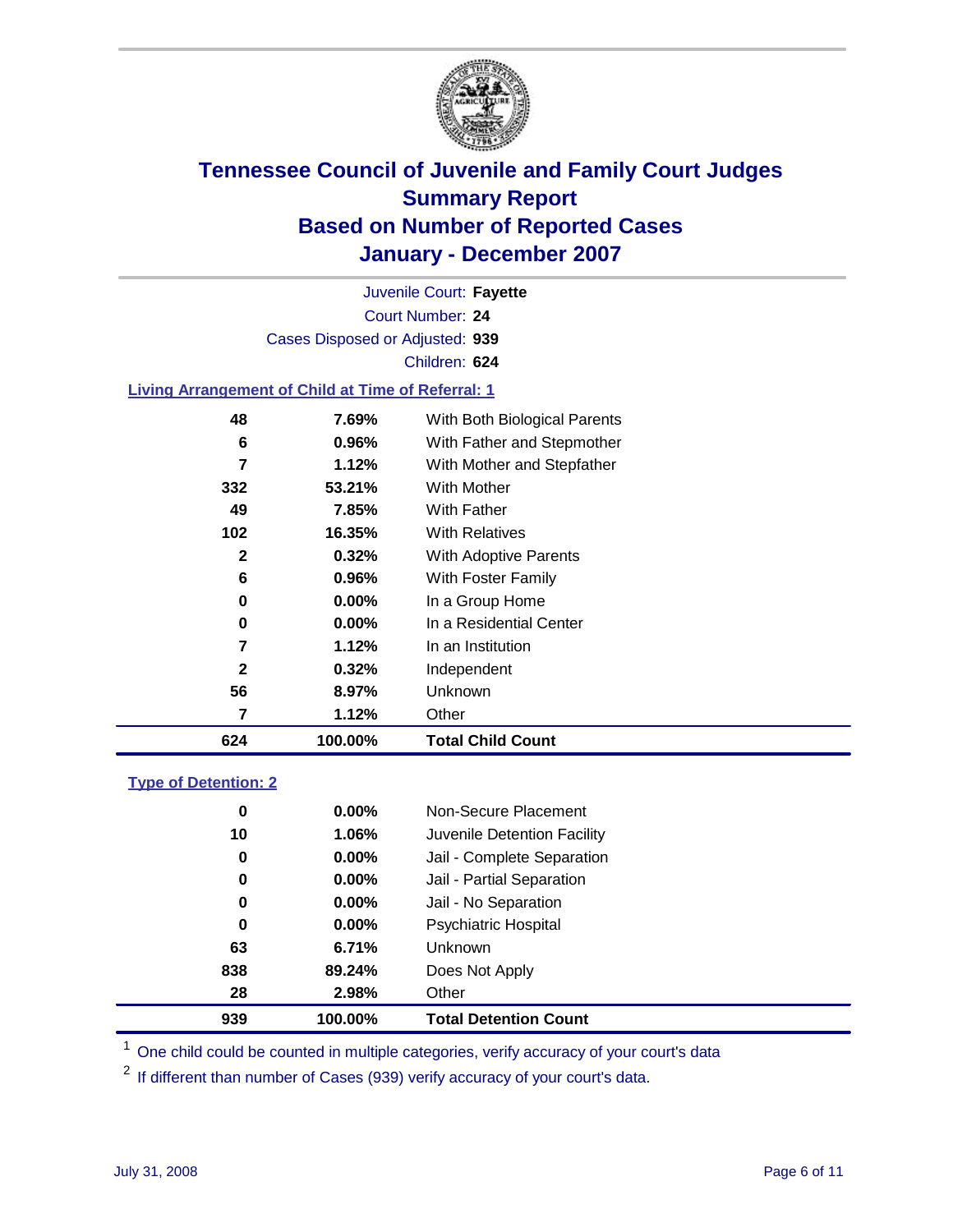

|                                                    | Juvenile Court: Fayette         |                                      |  |  |  |
|----------------------------------------------------|---------------------------------|--------------------------------------|--|--|--|
| Court Number: 24                                   |                                 |                                      |  |  |  |
|                                                    | Cases Disposed or Adjusted: 939 |                                      |  |  |  |
|                                                    |                                 | Children: 624                        |  |  |  |
| <b>Placement After Secure Detention Hearing: 1</b> |                                 |                                      |  |  |  |
| 1                                                  | 0.11%                           | Returned to Prior Living Arrangement |  |  |  |
| 8                                                  | 0.85%                           | Juvenile Detention Facility          |  |  |  |
| 0                                                  | 0.00%                           | Jail                                 |  |  |  |
| 5                                                  | 0.53%                           | Shelter / Group Home                 |  |  |  |
| 0                                                  | 0.00%                           | <b>Foster Family Home</b>            |  |  |  |
| $\bf{0}$                                           | 0.00%                           | Psychiatric Hospital                 |  |  |  |
| 61                                                 | 6.50%                           | Unknown / Not Reported               |  |  |  |
| 838                                                | 89.24%                          | Does Not Apply                       |  |  |  |
| 26                                                 | 2.77%                           | Other                                |  |  |  |
| 939                                                | 100.00%                         | <b>Total Placement Count</b>         |  |  |  |
| <b>Intake Actions: 2</b>                           |                                 |                                      |  |  |  |
|                                                    |                                 |                                      |  |  |  |
| 1,120                                              | 95.97%                          | <b>Petition Filed</b>                |  |  |  |
| 8                                                  | 0.69%                           | <b>Motion Filed</b>                  |  |  |  |
| 10                                                 | 0.86%                           | <b>Citation Processed</b>            |  |  |  |
| 0                                                  | 0.00%                           | Notification of Paternity Processed  |  |  |  |
| 19                                                 | 1.63%                           | Scheduling of Judicial Review        |  |  |  |
| 1                                                  | 0.09%                           | Scheduling of Administrative Review  |  |  |  |
| 1                                                  | 0.09%                           | Scheduling of Foster Care Review     |  |  |  |
| $\bf{0}$                                           | 0.00%                           | Unknown                              |  |  |  |
| 0                                                  | 0.00%                           | Does Not Apply                       |  |  |  |
| 8                                                  | 0.69%                           | Other                                |  |  |  |
| 1,167                                              | 100.00%                         | <b>Total Intake Count</b>            |  |  |  |

<sup>1</sup> If different than number of Cases (939) verify accuracy of your court's data.

<sup>2</sup> If different than number of Referral Reasons (1167), verify accuracy of your court's data.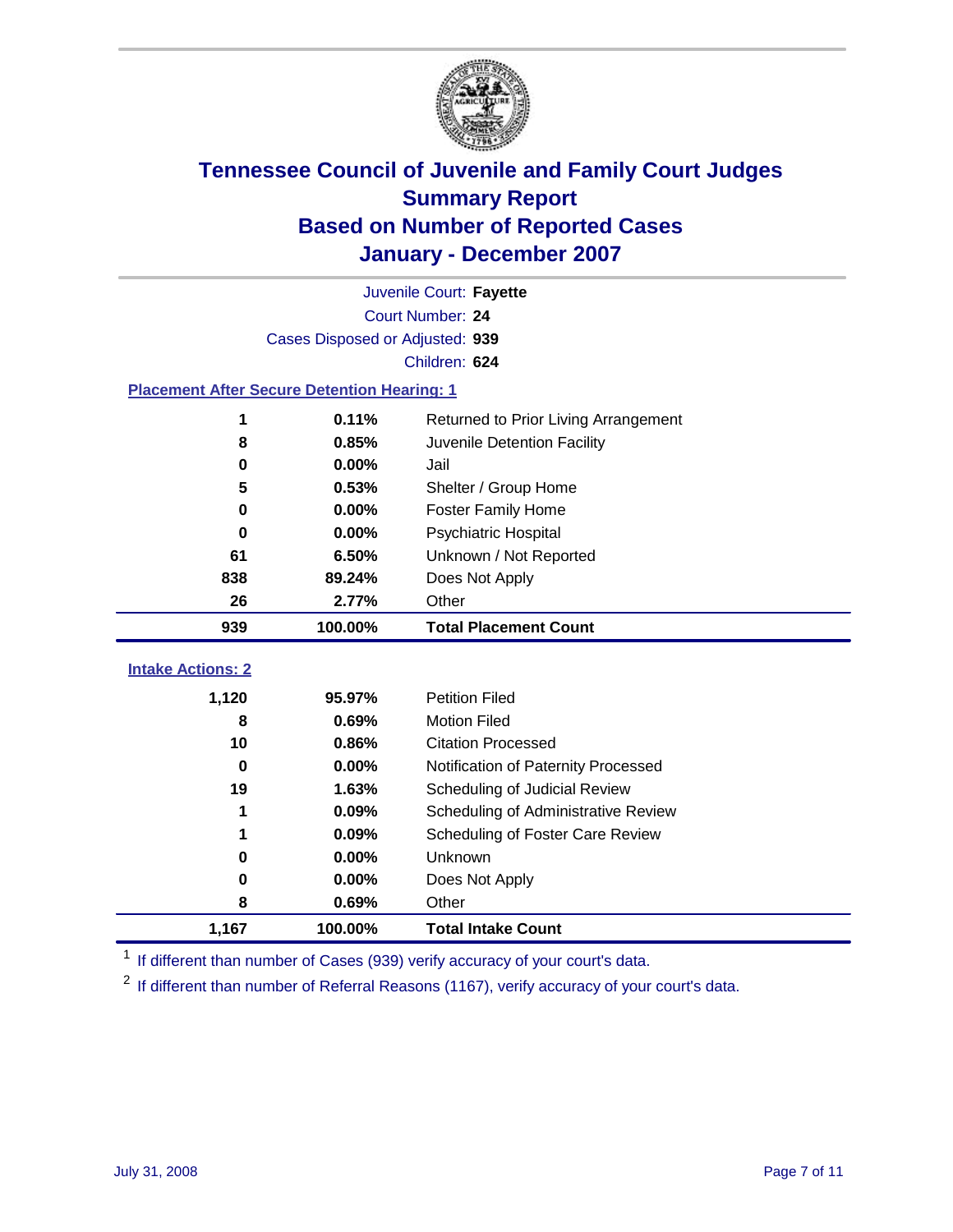

Court Number: **24** Juvenile Court: **Fayette** Cases Disposed or Adjusted: **939** Children: **624**

### **Last Grade Completed by Child: 1**

| 136 | 21.79%   | Too Young for School     |
|-----|----------|--------------------------|
| 9   | 1.44%    | Preschool                |
| 14  | 2.24%    | Kindergarten             |
| 8   | 1.28%    | 1st Grade                |
| 8   | 1.28%    | 2nd Grade                |
| 6   | 0.96%    | 3rd Grade                |
| 12  | 1.92%    | 4th Grade                |
| 5   | 0.80%    | 5th Grade                |
| 15  | 2.40%    | 6th Grade                |
| 26  | 4.17%    | 7th Grade                |
| 27  | 4.33%    | 8th Grade                |
| 37  | 5.93%    | 9th Grade                |
| 31  | 4.97%    | 10th Grade               |
| 31  | 4.97%    | 11th Grade               |
| 10  | 1.60%    | 12th Grade               |
| 0   | $0.00\%$ | Non-Graded Special Ed    |
| 3   | 0.48%    | <b>GED</b>               |
| 3   | 0.48%    | Graduated                |
| 0   | 0.00%    | Never Attended School    |
| 234 | 37.50%   | Unknown                  |
| 9   | 1.44%    | Other                    |
| 624 | 100.00%  | <b>Total Child Count</b> |

### **Enrolled in Special Education: 1**

| 624 | 100.00% | <b>Total Child Count</b> |  |
|-----|---------|--------------------------|--|
| 269 | 43.11%  | Unknown                  |  |
| 324 | 51.92%  | No                       |  |
| 31  | 4.97%   | Yes                      |  |
|     |         |                          |  |

<sup>1</sup> One child could be counted in multiple categories, verify accuracy of your court's data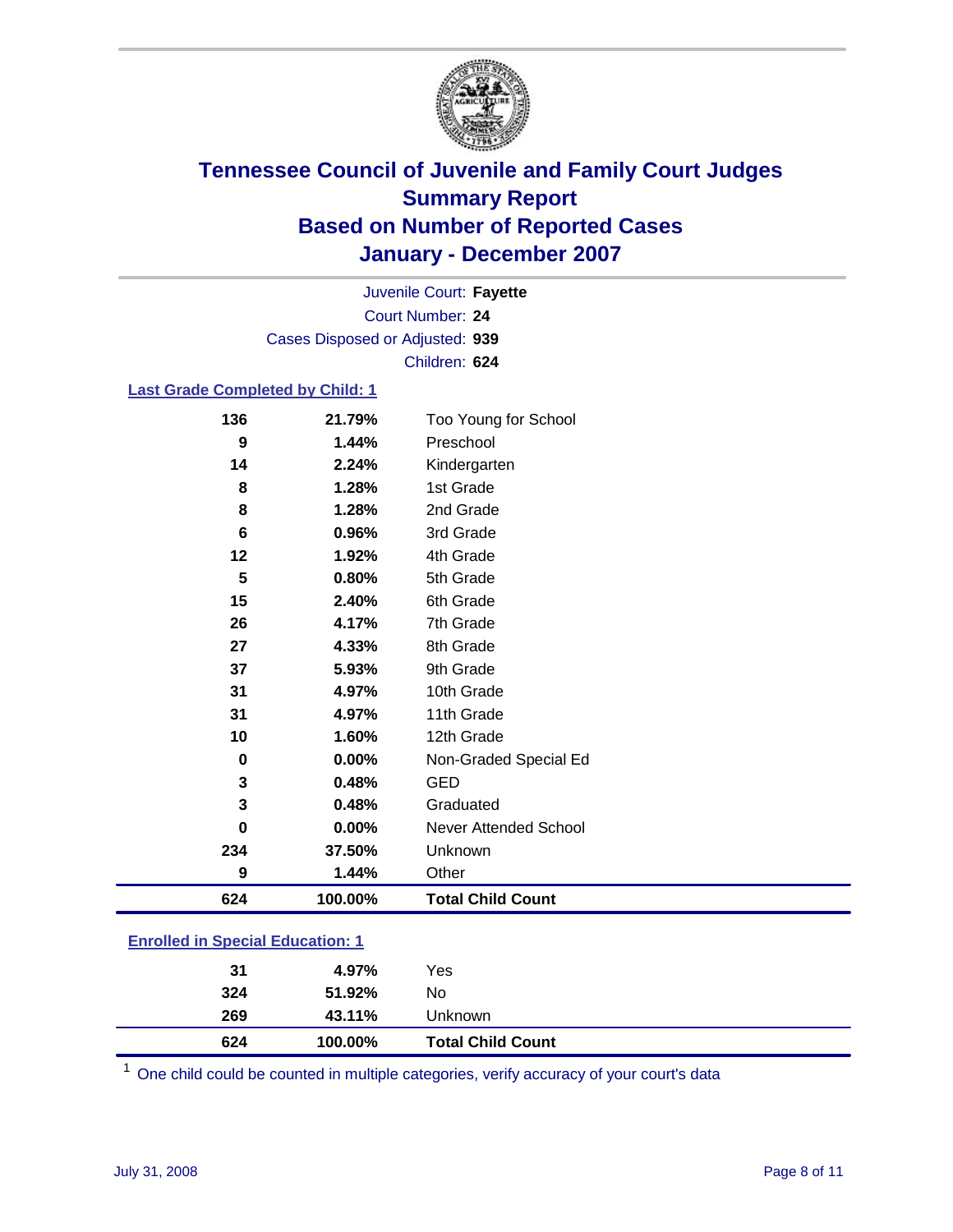

| Juvenile Court: Fayette      |                                 |                           |  |  |
|------------------------------|---------------------------------|---------------------------|--|--|
|                              | Court Number: 24                |                           |  |  |
|                              | Cases Disposed or Adjusted: 939 |                           |  |  |
|                              |                                 | Children: 624             |  |  |
| <b>Action Executed By: 1</b> |                                 |                           |  |  |
| 1,165                        | 99.83%                          | Judge                     |  |  |
| 0                            | $0.00\%$                        | Referee                   |  |  |
| $\mathbf{2}$                 | 0.17%                           | <b>YSO</b>                |  |  |
| 0                            | $0.00\%$                        | Other                     |  |  |
| 0                            | $0.00\%$                        | Unknown / Not Reported    |  |  |
| 1,167                        | 100.00%                         | <b>Total Action Count</b> |  |  |

### **Formal / Informal Actions: 1**

| 224   | 19.19%   | Dismissed                                        |
|-------|----------|--------------------------------------------------|
| 13    | 1.11%    | Retired / Nolle Prosequi                         |
| 113   | 9.68%    | <b>Complaint Substantiated Delinquent</b>        |
| 27    | 2.31%    | <b>Complaint Substantiated Status Offender</b>   |
| 40    | 3.43%    | <b>Complaint Substantiated Dependent/Neglect</b> |
| 0     | $0.00\%$ | <b>Complaint Substantiated Abused</b>            |
| 0     | $0.00\%$ | <b>Complaint Substantiated Mentally III</b>      |
| 0     | $0.00\%$ | Informal Adjustment                              |
| 0     | $0.00\%$ | <b>Pretrial Diversion</b>                        |
| 0     | $0.00\%$ | <b>Transfer to Adult Court Hearing</b>           |
| 0     | $0.00\%$ | Charges Cleared by Transfer to Adult Court       |
| 165   | 14.14%   | Special Proceeding                               |
| 10    | 0.86%    | <b>Review Concluded</b>                          |
| 539   | 46.19%   | Case Held Open                                   |
| 36    | 3.08%    | Other                                            |
| 0     | 0.00%    | Unknown / Not Reported                           |
| 1,167 | 100.00%  | <b>Total Action Count</b>                        |

<sup>1</sup> If different than number of Referral Reasons (1167), verify accuracy of your court's data.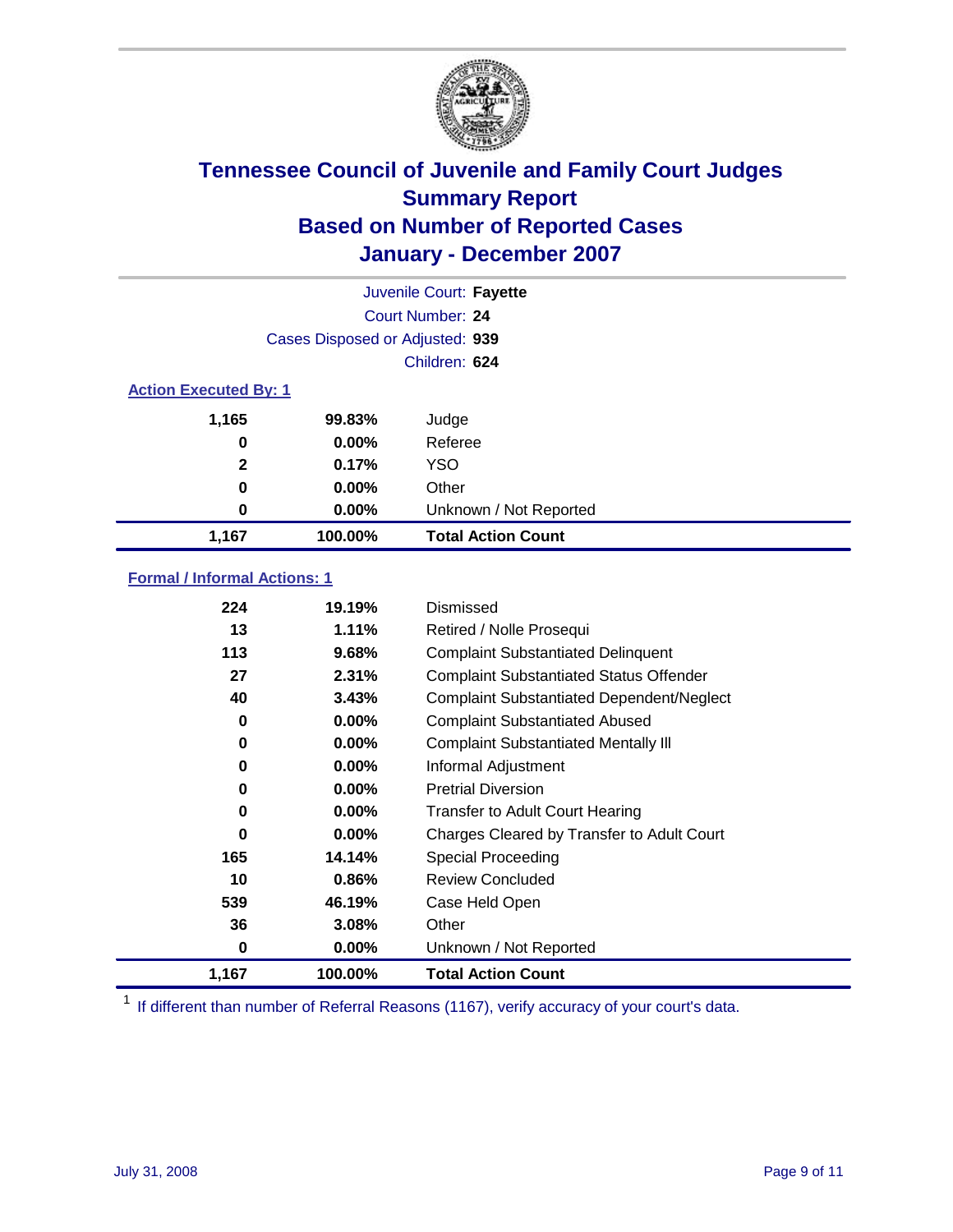

|                       |                                 | Juvenile Court: Fayette                               |
|-----------------------|---------------------------------|-------------------------------------------------------|
|                       |                                 | <b>Court Number: 24</b>                               |
|                       | Cases Disposed or Adjusted: 939 |                                                       |
|                       |                                 | Children: 624                                         |
| <b>Case Outcomes:</b> |                                 | There can be multiple outcomes for one child or case. |
| 115                   | 11.42%                          | <b>Case Dismissed</b>                                 |
| 14                    | 1.39%                           | Case Retired or Nolle Prosequi                        |
| 3                     | 0.30%                           | Warned / Counseled                                    |
| 385                   | 38.23%                          | Held Open For Review                                  |
| 30                    | 2.98%                           | Supervision / Probation to Juvenile Court             |
| 6                     | 0.60%                           | <b>Probation to Parents</b>                           |
| 3                     | 0.30%                           | Referral to Another Entity for Supervision / Service  |
| 4                     | 0.40%                           | Referred for Mental Health Counseling                 |
| 4                     | 0.40%                           | Referred for Alcohol and Drug Counseling              |
| 0                     | 0.00%                           | Referred to Alternative School                        |
| 1                     | 0.10%                           | Referred to Private Child Agency                      |
| 0                     | 0.00%                           | Referred to Defensive Driving School                  |
| 0                     | 0.00%                           | Referred to Alcohol Safety School                     |
| 2                     | 0.20%                           | Referred to Juvenile Court Education-Based Program    |
| 0                     | 0.00%                           | Driver's License Held Informally                      |
| 0                     | 0.00%                           | <b>Voluntary Placement with DMHMR</b>                 |
| 1                     | 0.10%                           | <b>Private Mental Health Placement</b>                |
| 0                     | 0.00%                           | <b>Private MR Placement</b>                           |
| 2                     | 0.20%                           | Placement with City/County Agency/Facility            |
| 0                     | 0.00%                           | Placement with Relative / Other Individual            |
| 0                     | 0.00%                           | Fine                                                  |
| 16                    | 1.59%                           | <b>Public Service</b>                                 |
| 1                     | 0.10%                           | Restitution                                           |
| 0                     | 0.00%                           | <b>Runaway Returned</b>                               |
| 0                     | 0.00%                           | No Contact Order                                      |
| 0                     | 0.00%                           | Injunction Other than No Contact Order                |
| 0                     | 0.00%                           | <b>House Arrest</b>                                   |
| 0                     | 0.00%                           | <b>Court Defined Curfew</b>                           |
| 0                     | 0.00%                           | Dismissed from Informal Adjustment                    |
| 0                     | 0.00%                           | <b>Dismissed from Pretrial Diversion</b>              |
| 0                     | 0.00%                           | <b>Released from Probation</b>                        |
| 0                     | 0.00%                           | <b>Transferred to Adult Court</b>                     |
| 0                     | 0.00%                           | <b>DMHMR Involuntary Commitment</b>                   |